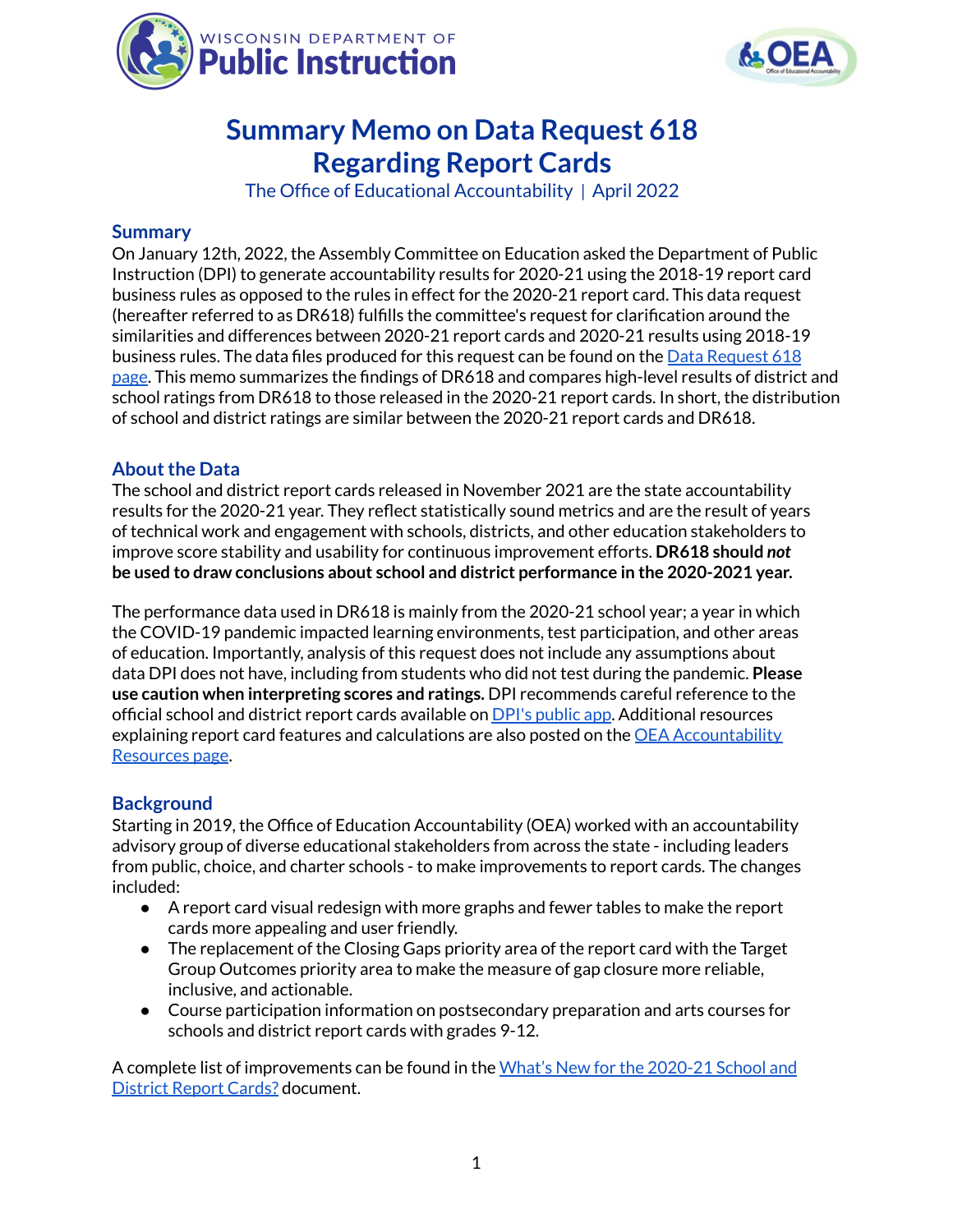



Prior to receiving the assessment data that are on the 2020-21 report cards, OEA worked with a Technical Advisory Committee, a group of national experts on accountability systems, to establish updated cut scores. OEA needed to revise the cut scores for ratings due to technical changes to the calculation of the overall score, largely a result of the change from the Closing Gaps priority area to the new Target Group Outcomes priority area. The Technical Advisory Committee recommended using an equipercentile linking methodology to set the new cut scores as opposed to other standard setting methods made unachievable by the gap in assessment data resulting from the pandemic. Equipercentile linking methodology is a strictly mathematical approach that emphasizes preserving the distribution from the previous cut scores.

The rating category cut score adjustment allowed schools, districts, and the public to make more accurate, though still complicated by the pandemic, cross-year rating comparisons despite the modifications to the report card business rules between 2018-19 and 2020-21. As a reminder, report cards are released in the fall of the following school year, and DPI did not issue report cards for the 2019-20 school year per state [statute](https://docs.legis.wisconsin.gov/document/statutes/115.385(6)) resulting from the COVID-19 pandemic. Without the cut score update, ratings for schools and districts would not be in alignment with, nor comparable to, prior years' ratings.

#### **Data Request 618 Findings**

The Assembly Committee on Education was interested in how the changes between the 2020-21 and 2018-19 business rules impacted 2020-21 school and district report cards (RCs) and asked DPI to apply the 2018-19 business rules to the 2020-21 report card data, a process referred to throughout the rest of the document as Data Request 618 (DR618).

After implementing the 2018-19 business rules on 2020-21 data for DR618, differences between the 2020-21 Report Cards and DR618 were assessed by comparing the distribution of district- (Fig. 1) and school-level (Fig. 2) ratings. As a reminder, scored report cards have overall ratings and corresponding stars (Table 1).

| <b>Accountability Rating Category</b>                                    |
|--------------------------------------------------------------------------|
| Significantly Exceeds Expectations - $\star\star\star\star\star$         |
| Exceeds Expectations - $\star \star \star \star \star$                   |
| Meets Expectations - $\star \star \star \star \star$                     |
| Meets Few Expectations - ★★☆☆☆                                           |
| Fails to Meet Expectations - $\star \, \star \, \star \, \star \, \star$ |

**Table 1 -** Report card ratings and corresponding stars.

The distribution of district- and school-level star ratings is similar between the 2020-21 RCs and DR618. Likewise, both the 2020-21 RC and the DR618 distributions were similar to the 2018-19 RC star rating distribution, suggesting that OEA's efforts to improve the usability of the report cards while maintaining system-wide continuity of the results were successfully achieved.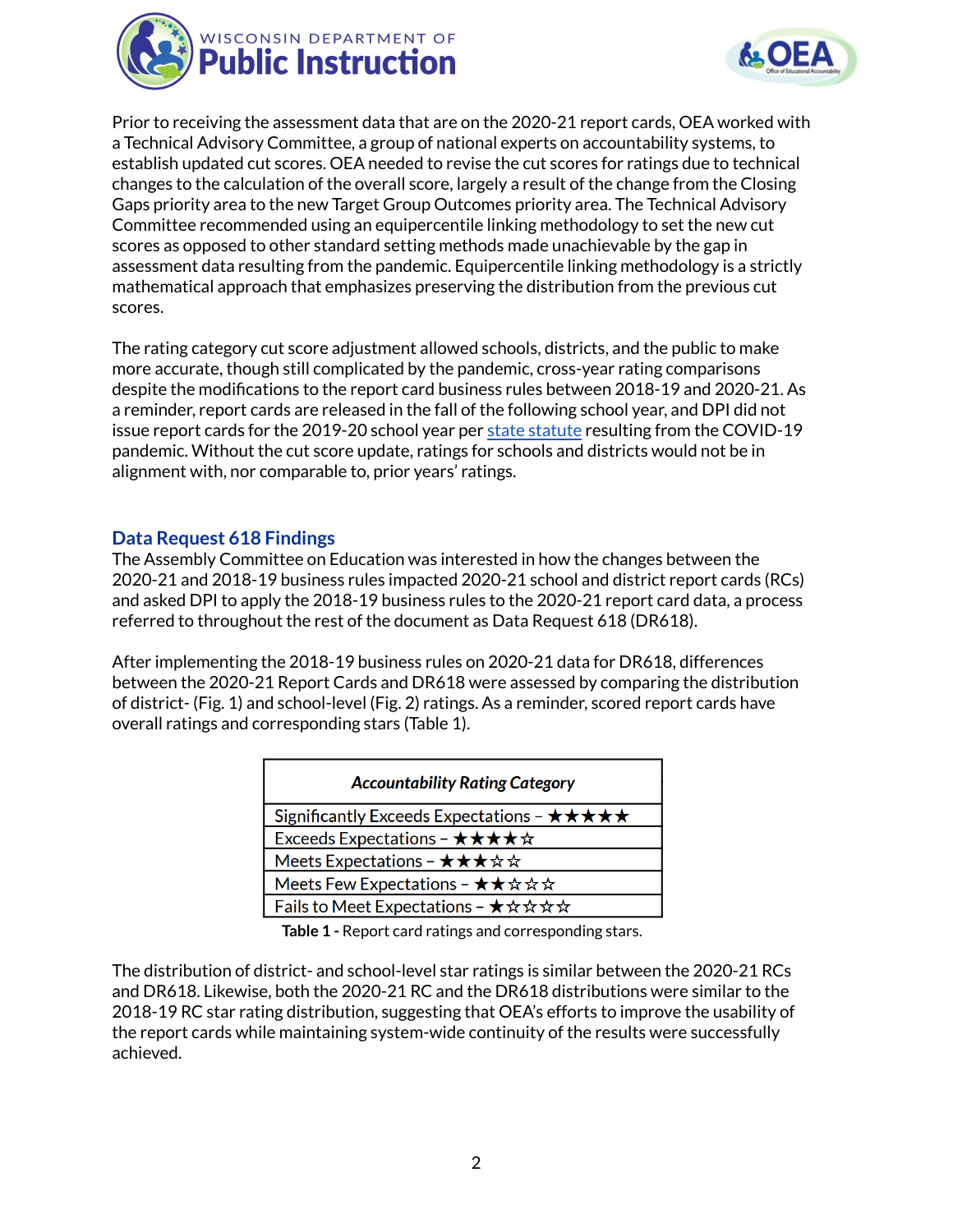





**Fig. 1** - The percentage of districts statewide receiving a one- to five-star rating in three cases. *Left*, the 2018-19 report cards; *Center*, Data Request 618; *Right*, the 2020-21 report cards.



**Fig. 2** - The percentage of schools statewide receiving a one- to five-star rating in three cases. *Left*, the 2018-19 report cards; *Center*, Data Request 618; *Right*, the 2020-21 report cards.

Next, star rating differences for individual districts and schools between the 2020-21 RCs and DR618 were assessed. In this section, a positive star rating shift is defined as a district or school receiving one star more on the 2020-21 RCs compared to DR618 and a negative rating shift is defined as a school or district receiving one star fewer on the 2020-21 RCs compared to DR618. Ratings differed by no more than one star between the 2020-21 RCs and DR618, and over 75% of districts and schools had no rating change. While there were slightly more negative than positive star rating shifts for districts, there were more positive than negative star rating shifts for schools (Fig. 3). In addition, private schools for both choice and all student report cards had more positive rating shifts and fewer negative rating shifts compared to public schools (Fig. 4).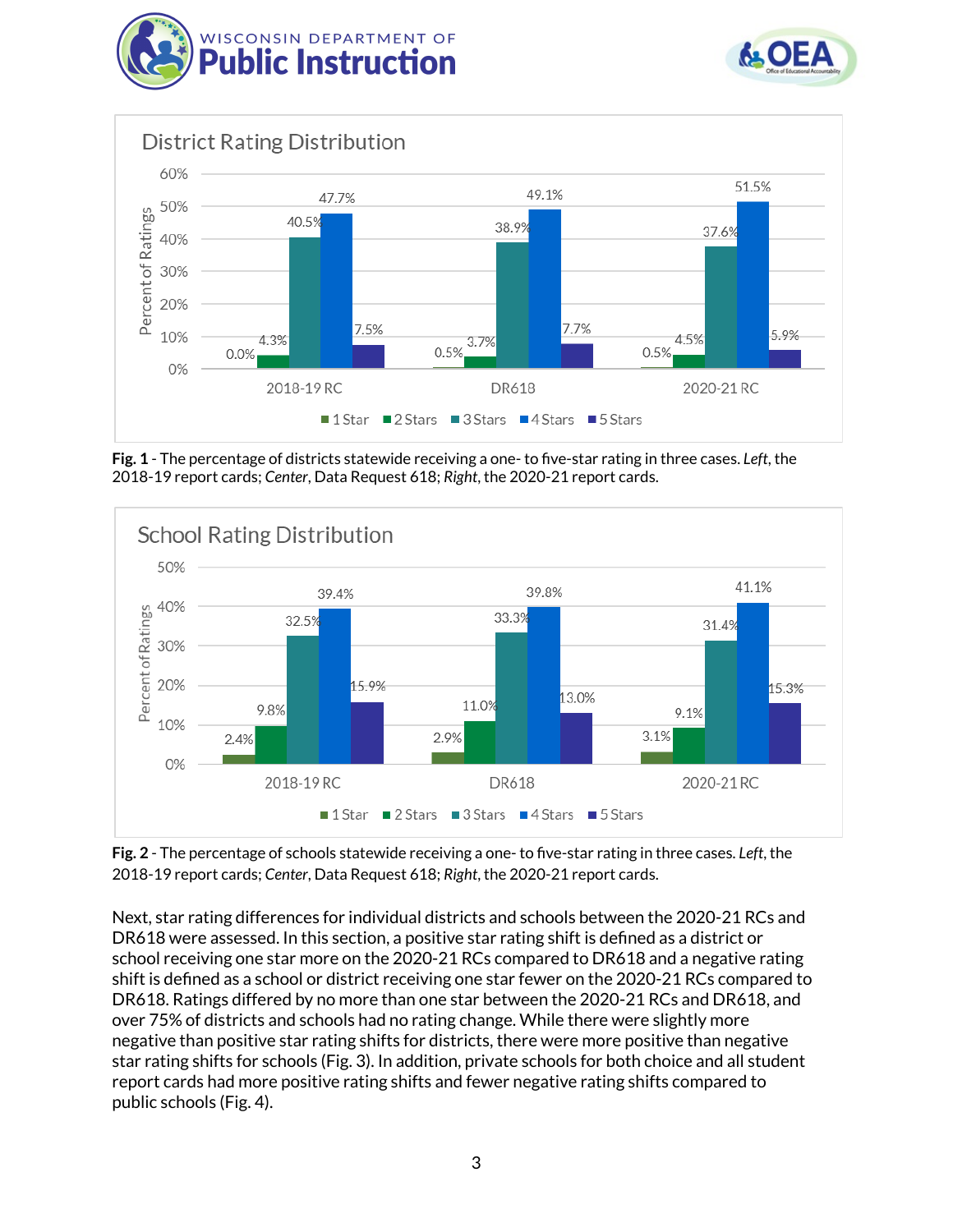



Finally, to understand the scale of the star rating shifts above, star rating shifts between 2020-21 RCs and DR618 were compared to star rating shifts between the 2017-18 RCs and the 2018-19 RCs. Between 2020-21 RCs and DR618, 24.6% of schools had a rating change (Fig. 3). However, this change is modest compared to the 40.7% of schools that had a rating change between 2017-18 RCs and 2018-19 RCs. Additionally, individual rating shifts were larger between 2017-18 RCs and 2018-19 RCs, with 3.5% of school ratings increasing or decreasing by 3 stars. While the switch to the 2020-21 RC business rules did affect ratings, the impact is more modest than that of year-to-year fluctuations in accountability data seen in prior years.

In summary, the distribution of district and school ratings is similar between 2020-21 RCs and DR618. While most districts and schools had no rating shift, schools were more likely to have a positive than a negative rating shift due to 2020-21 RC business rules. This positive shift for schools is more prominent in private schools in both choice and all student calculations. Furthermore, the percentage of schools shifting at least one rating category between the 2020-21 RCs and DR618 is lower than the percentage of schools that shifted between the 2017-18 and 2018-19 report cards. In all, 2020-21 RC business rules had a modest impact on district and school ratings.



**Fig. 3** - The percentage of districts and schools statewide with a rating difference between the 2020-21 report card and DR618. A rating difference of +1 indicates a school scored one star higher on the 2020-21 report card than DR618.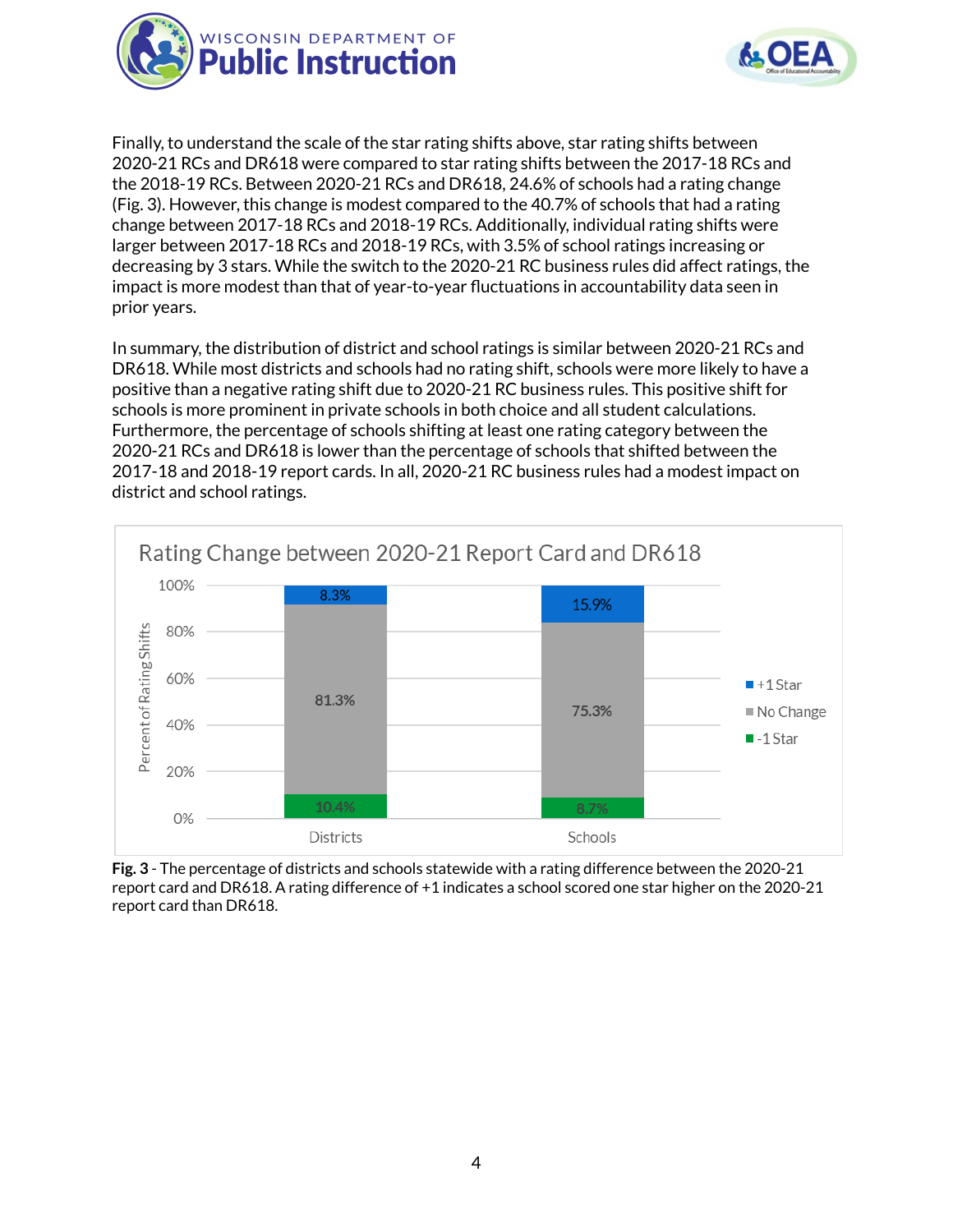





**Fig. 4** - The percentage of schools statewide with a rating difference between the 2020-21 report card and DR618, with schools broken into three categories. *Left*, private choice schools that elect to receive an "all students" report card. *Center*, all private choice schools on the choice students only report card. *Right*, all public schools. A rating difference of +1 indicates a school scored one star higher on the 2020-21 report card than DR618.

## **2018-19 Outcomes Applied to the New Report Card Calculation**

An additional data request was made to OEA on a set of specific school-level outcomes. Included in the requested data set were calculated overall and priority area scores from the final public 2018-19 report cards, and newly-calculated overall and priority area scores using 2020-21 business rules with 2018-19 data. In general, schools had modestly lower overall scores using the 2021 business rules, when compared to 2018-19 results, reinforcing the need for updated rating category cut scores. The data files produced for this request can be found on the Data [Request](https://dpi.wi.gov/accountability/historical/data-request-618) 618 page.

#### **Conclusion**

When comparing the 2020-21 report cards to DR618, the following conclusions can be drawn:

- The distribution of school and district ratings is similar between the 2020-21 report cards and DR618.
- There were more positive rating shifts than negative rating shifts for schools between the 2020-21 RCs and DR618 (Fig. 3), with this effect being more pronounced among private choice schools than public schools (Fig. 4).
- The percentage of schools shifting at least one rating category between the 2020-21 RCs and DR618 is lower than the number of schools that shifted between the 2017-18 and 2018-19 report cards.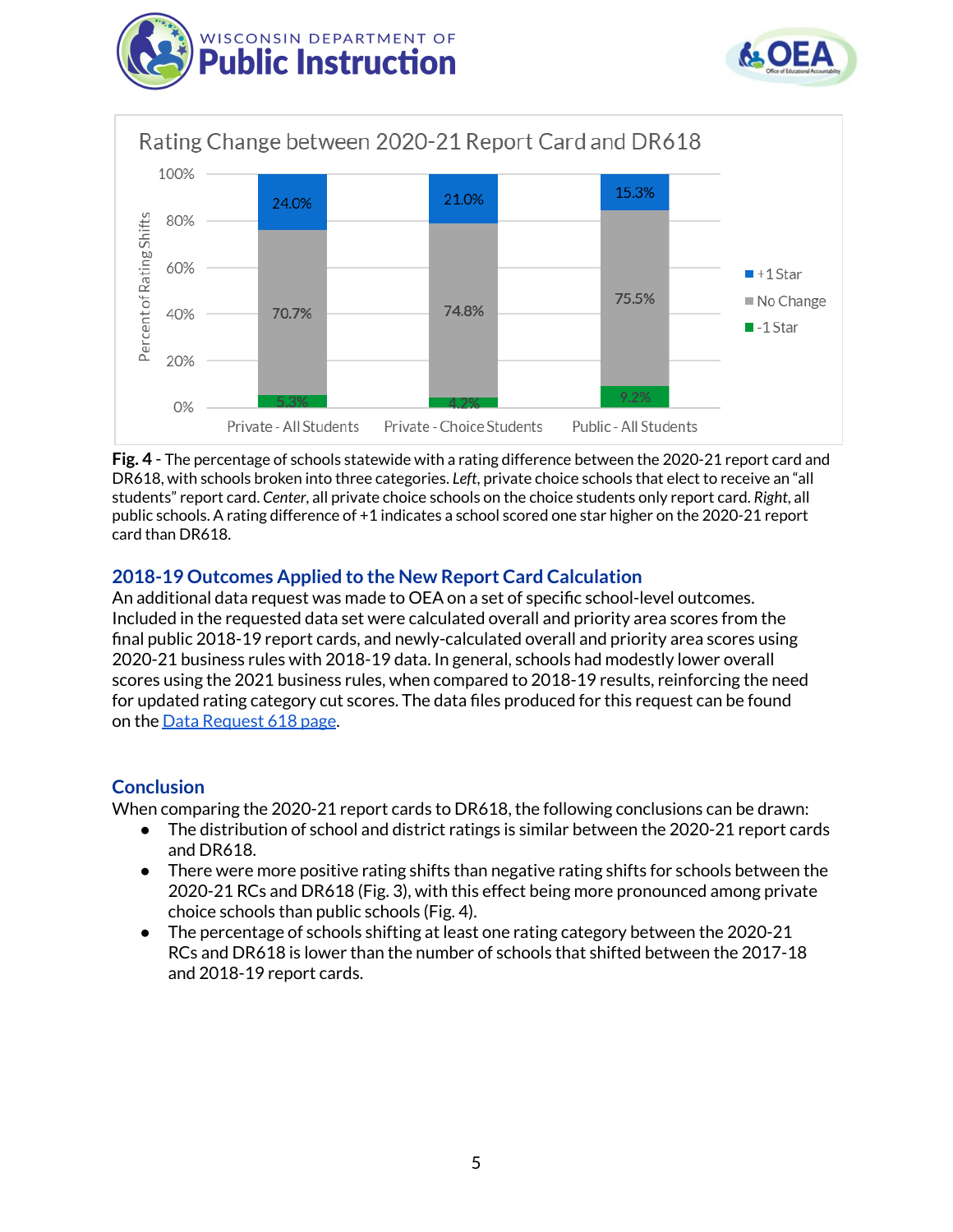



#### **Discussion**

There are two primary reasons for the similarity in rating distributions between the 2020-21 report cards and DR618.

First, a mathematical equipercentile approach was used to determine new cut scores after development of the new Target Group Outcomes (TGO) priority area. The new TGO priority area subscore was found to be lower than the Closing Gaps priority area subscore by an average of 11 points lower for districts and 8 points lower for schools. Considering that the change to TGO would result in lower scores despite having similar input data, on 03/02/2021, OEA consulted a Technical Advisory Committee which recommended using an equipercentile approach to adjust the report card cut scores in a manner consistent with the impact of the new TGO priority area, or in other words, in roughly equal percentages as the previous business rules. This equipercentile approach was approved by the DPI Cabinet on 3/23/2021. Cut scores were set in advance of 2020-21 assessment data being available and were adjusted solely for the impact of the new, lower TGO subscores compared to the old Closing Gaps subscores. In summary, part of the similarity between ratings in 2020-21 RCs and DR618 is due to the equipercentile adjustment of the cut scores that accounts for the impact of the new TGO priority area.

Second, part of the similarity between the 2020-21 RCs and DR618 is also due to similar underlying business rules between the two systems. While the TGO and Closing Gaps areas result in substantially different subscores, their impact on overall scores is relatively small compared to the sum total of all priority areas. Both TGO and Closing Gaps contributed, at most, 25% each to the final scores on the 2020-21 RCs and DR618, respectively. Although there were several other business rule changes, including changing the way that absenteeism is scored in the 2020-21 RCs, the majority of measures (including both the Achievement and Growth priority areas) are unchanged between the 2020-21 RCs and DR618 resulting in similar ratings in the two systems.

The similar distributions of ratings between the 2018-19 RCs and DR618 are also notable (Figs. 1, 2). An explanation is the use of multi-year averaging. In Wisconsin's report card index, previous years' data accounts for a large portion of the current year's report card score. This multi-year averaging decreases variability and increases stability of report card ratings, dampening the effect of any potential single-year fluctuation in data.

Statewide assessment [participation](https://dpi.wi.gov/sites/default/files/imce/assessment/pdf/Statewide_Assessments_Things_to_Know.pdf) was lower in 2020-21 than 2018-19 or previous years, which may influence score rating differences between the 2018-19 RCs and either 2020-21 RCs or DR618. Although assessment data on the report cards is representative of actual student performance in typical years, assessment data on 2020-21 RCs and DR618 may not be representative due to limited participation in 2020-21. OEA cannot determine how non-tested students would have scored on a 2020-21 assessment and for that reason cannot determine how star ratings would have been distributed in a hypothetical full-testing scenario. Furthermore, since the growth priority area uses normative calculations based on statewide assessment participation, even districts and schools with high 2020-21 assessment participation may have unexpected irregularities in a star rating. Therefore, OEA has cautioned and continues to caution against drawing conclusions about a district or school's performance from a star rating alone.

Ultimately, the 2020-21 report card changes were implemented to enhance reliability and utility of the report cards for parents and educators. Careful consultation with experts and public and choice school leaders over several years maximized the feasibility of these changes and made